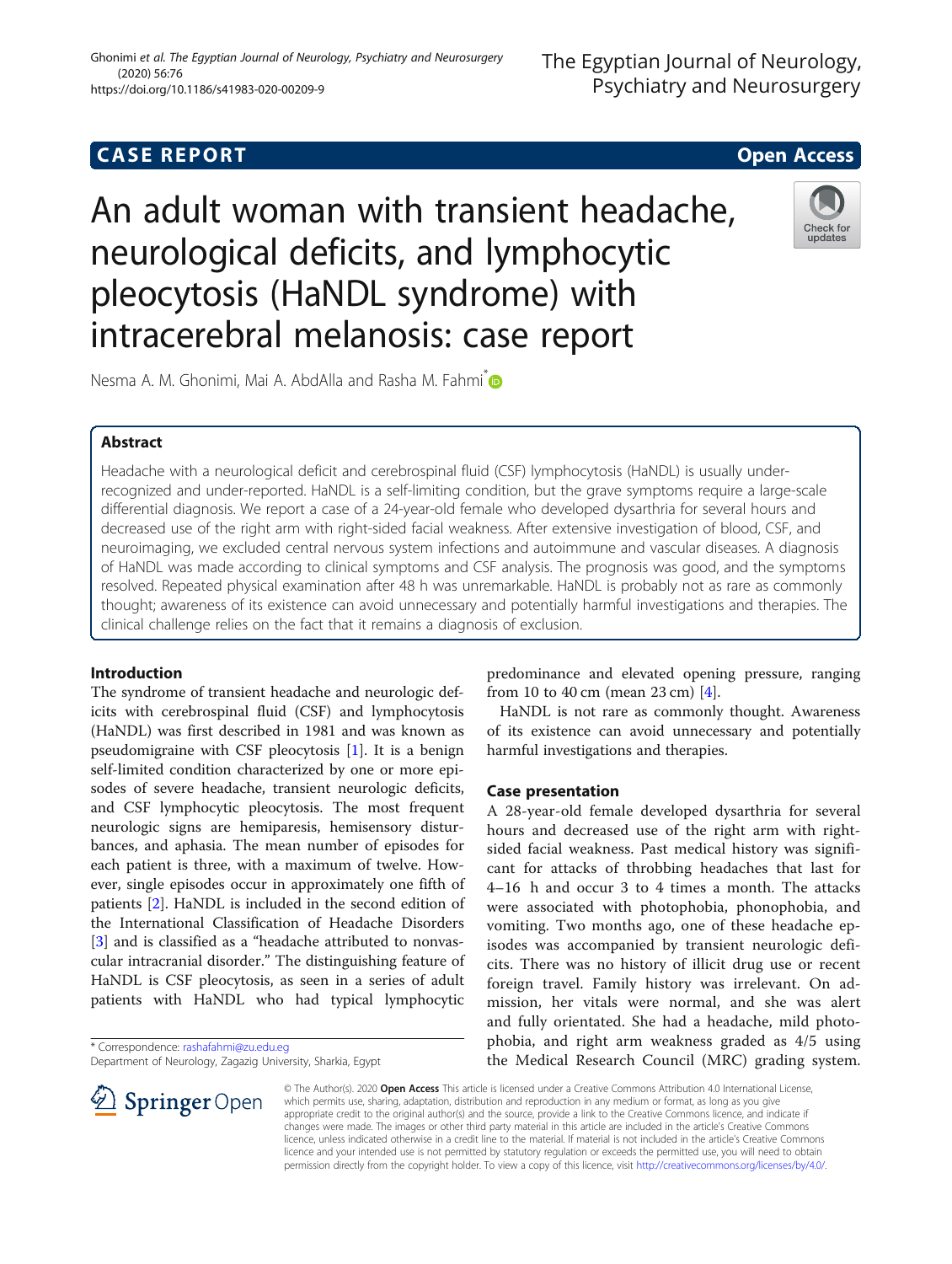Neck stiffness and fever were absent. Physical examination after 48 h was unremarkable.

Laboratory evaluation included a white blood cell (WBC) count of 4.73/mm<sup>3</sup> with 62.4% neutrophils, 28.1% lymphocytes, 7% monocytes, and 4% eosinophils. High sensitive Creactive protein was 1.63 (less than 5 mg/L). Rheumatoid factor and antinuclear antibody were negative. Comprehensive metabolic panel (liver function tests, renal function tests, electrolytes, ketones, glycosylated HB, thyroid, and parathyroid function) was within normal limits.

Cerebrospinal fluid studies obtained under sedation revealed 191 WBC/mm<sup>3</sup> with 98% lymphocytes and 2% monocytes, glucose 58 mg/dL, protein 40 mg/dL, and opening pressure 38 cm. CSF polymerase chain reaction (PCR) assays for herpes simplex virus (HSV), enterovirus, and Mycobacterium tuberculosis were negative. Tuberculin skin testing, Zeil Nilson, and culture for acid-fast bacilli (AFB) were negative. Human immunodeficiency virus, Epstein-Barr virus, Brucella, Lyme, and Bartonella serologies were negative as well. EEG was done and showed no abnormality.

Imaging included a non-contrast computed tomographic (CT) scan of the brain which showed bilateral medial cerebellar symmetrical hyperdense areas. Magnetic resonance imaging (MRI) was done and demonstrated increased signal at both cerebellar lobes with involvement of dentate nucleus in both sides; the lesions show a blooming effect of melanin at GRE sequence. The lesions are hypodense at T2WI with no evidence of enhancement after IV contrast administration (non-specific finding). The lesion shows no mass effect and is not surrounded with edema (Fig. 1).

## Discussion

In this case of a young female presenting with headache and transient neurologic deficits with cerebrospinal fluid

(CSF) lymphocytosis, we attempted to exclude other possible underlying etiologies. Although HaNDL is a self-limiting condition, it is part of a large differential diagnosis. Complicated or hemiplegic migraine, aseptic meningitis, meningoencephalitis, and stroke are among many conditions that could mimic this syndrome. Exclusion of infectious causes and acute cerebrovascular insult such as ischemic stroke is essential for diagnosing HaNDL syndrome. Stroke in young remains a very important condition that must be excluded because of the limited time window for thrombolysis. Diffusionweighted MRI is highly accurate in acute ischemic stroke of less than 6 h duration and recommended when differentiating stroke from HaNDL [\[5](#page-2-0)].

Hemiplegic migraine is clearly different from HaNDL. Hemiplegic migraine starts before the patient is 20 years old and is often associated with a family history of hemiplegic migraine or migraine. A constant feature of HaNDL is the CSF lymphocytic pleocytosis. CSF pleocytosis of more than 10 to 15 mononuclear cells/mm<sup>3</sup> does not occur in migraine  $[6]$  $[6]$ . Interestingly, unlike migraine, HaNDL has a slight predilection for males [[7\]](#page-2-0). Moreover, most patients do not have a previous history of migrainous headaches. HaNDL also is separated easily from the autosomal dominant syndrome of recurrent migraine coma with focal cerebral oedema, CSF pleocytosis, and progressive cerebellar ataxia [\[8](#page-2-0)].

Despite thorough evaluation for infectious etiologies of HaNDL in both children and adults, its possible infectious origin has not been yet identified [[9](#page-2-0)]. However, there are reports of cases whose CSF analysis showed a positive PCR for human herpesvirus type 7 (HHV-7) [[10\]](#page-2-0) and human herpesvirus-6 infection  $[11]$  $[11]$  $[11]$ . This suggests a possible role of a viral infection in the etiology of HaNDL which is mostly immune related. There are many infectious conditions that can present with